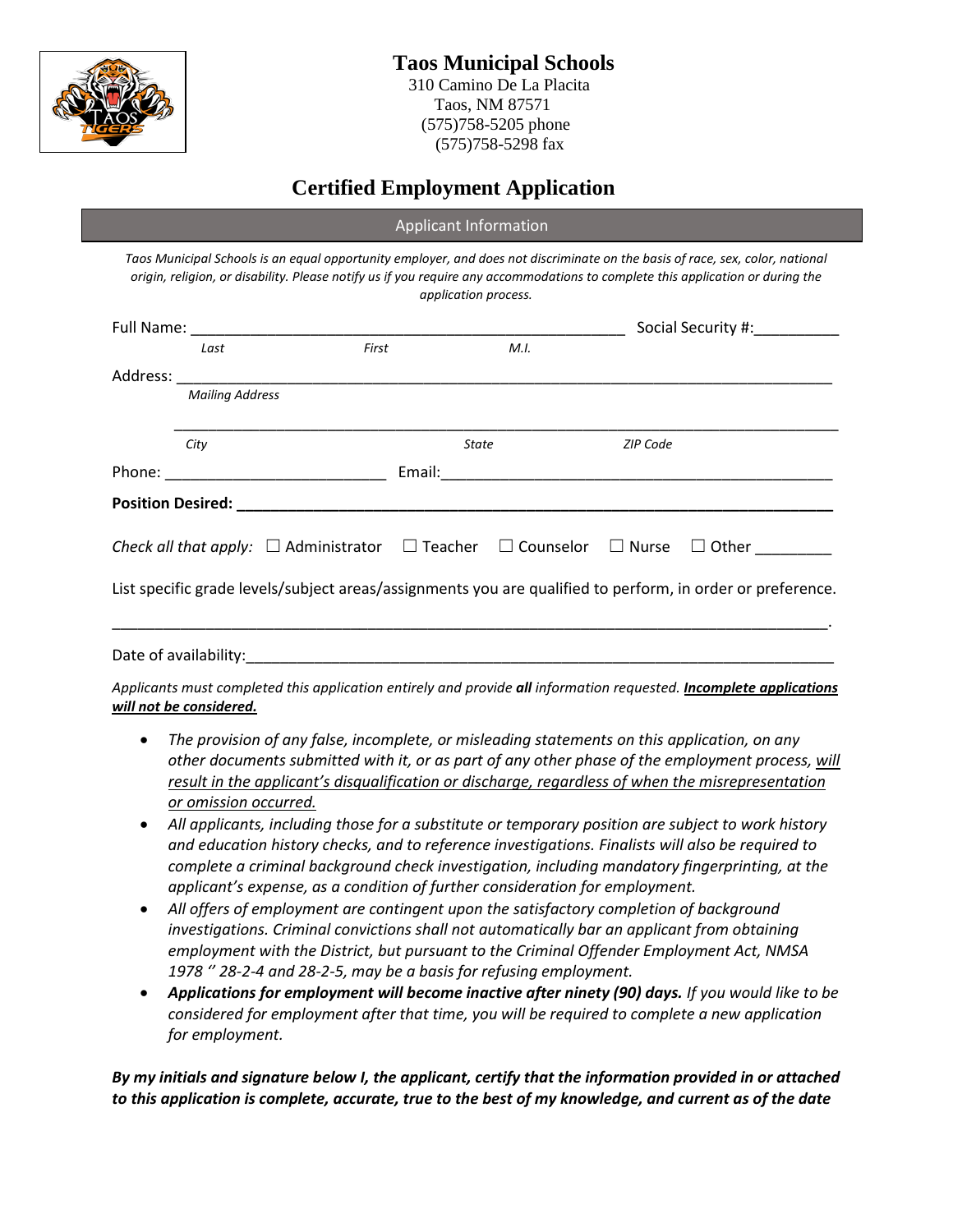*below. I certify that I have the legal right to accept employment in this state, and that I will produce, at or before the date of hire, proof of that right to accept employment.*

- \_\_\_\_\_\_ *I hereby authorize Taos Municipal Schools to investigate my background and qualifications for purposes of evaluating whether I am qualified for the position for which I am applying. Such background check(s) may include but not be limited to my criminal record, driving record, employment history, and credit report. I understand the Taos Municipal Schools may utilize an outside firm or firms to assist it in checking such information, and I specifically authorize such an investigation by information services and outside entities of Taos Municipal Schools' choice.*
- *\_\_\_\_\_\_ I understand that the scope of the consumer report/investigative consumer report may include, but is not limited to, the following areas: verification of Social Security number; current and previous residences; employment history, including all personnel files; education; references; credit history and reports; criminal history, including records from any criminal justice agency in any or all federal, state or county jurisdictions; birth records; motor vehicle records, including traffic citations and registration; and any other public records. I authorize the complete release of these records or data pertaining to me that an individual, company, firm, corporation, or public agency may have.*
- *\_\_\_\_\_\_ I authorize and request any present or former employer, school, police department, financial institution or other persons having personal knowledge of me to furnish Taos Municipal Schools or its designated agents with any and all information in their possession regarding me in connection with an application of employment. I am authorizing that a photocopy of this authorization be accepted with the same authority as the original.*
- *\_\_\_\_\_\_ I authorize all former employers, persons, schools, companies and law enforcement authorities to release any information concerning my background and hereby release any said persons or entities from any liability for any damage whatsoever for issuing this information.*
- *\_\_\_\_\_\_ I understand that the use of illegal drugs is prohibited. In accordance with Taos Municipal Schools policy, I am willing to submit to drug testing to detect the use of illegal drugs after any job offer has been made, and prior to starting employment.*

*\_\_\_\_\_\_ I understand that an offer and acceptance of employment is not a contract for employment. No representative has authority to make any agreement contrary to the above except the Superintendent of Taos Municipal Schools Any employment agreements will only be valid and binding when the agreement is expressly set forth in a written document signed by an authorized representative of Taos Municipal School District.*

☐ *By checking this box, you are certifying that you have read and agreed to all of the terms of the above statements.*

| I have read and understand the foregoing: |                            | Date: |
|-------------------------------------------|----------------------------|-------|
|                                           | <b>Applicant Signature</b> |       |

*ORIGINAL SIGNATURE AND DATE REQUIRED PRIOR TO OFFICIAL OFFER OF EMPLOYMENT*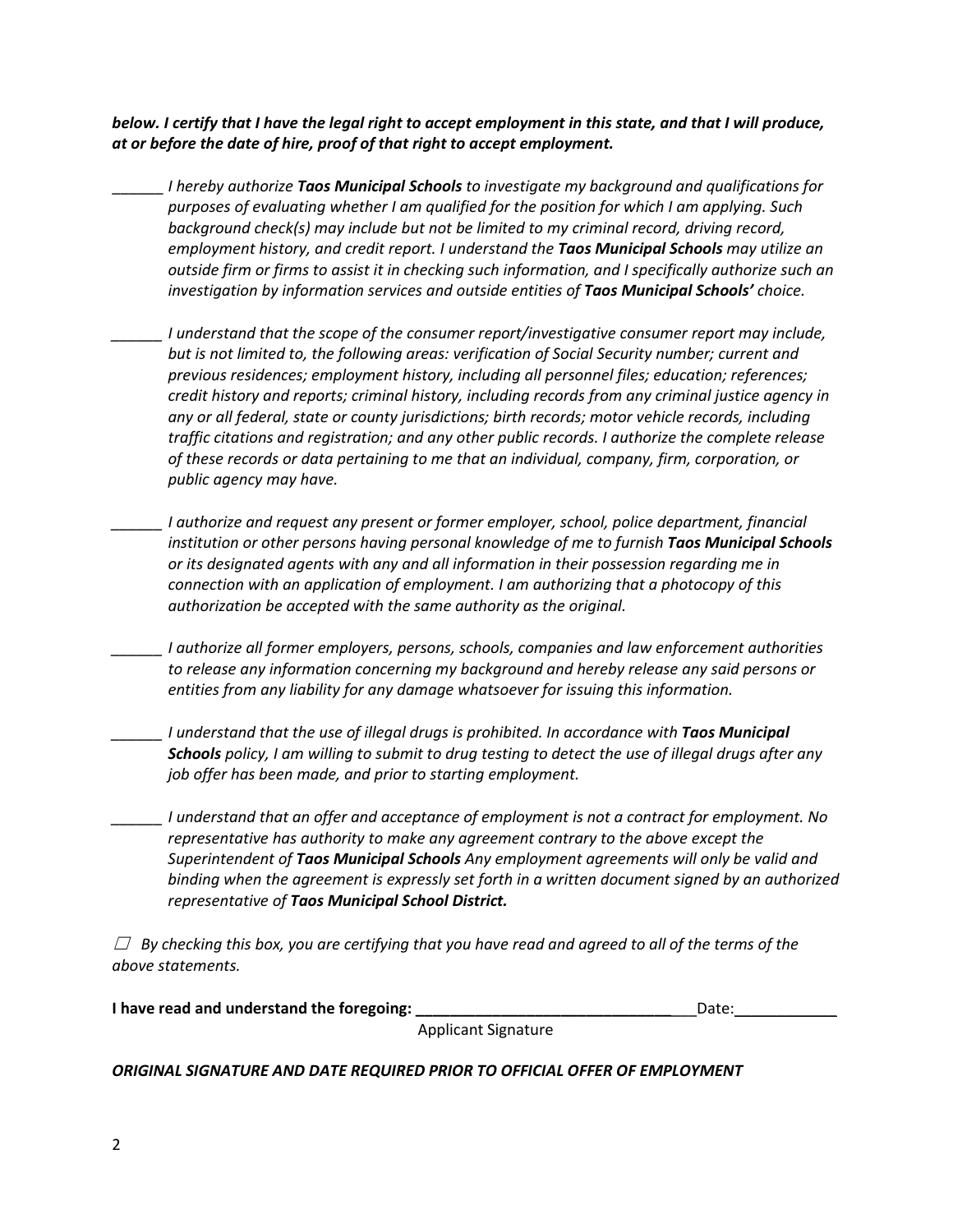**Education**

|             |                                        | Did you Graduate?: □ Yes □ No |            |                                                                                                                                                                             |
|-------------|----------------------------------------|-------------------------------|------------|-----------------------------------------------------------------------------------------------------------------------------------------------------------------------------|
|             |                                        |                               |            |                                                                                                                                                                             |
|             |                                        |                               |            | From: __________ To: __________ Did you Graduate?: □ Yes □ No Degree: _________________                                                                                     |
|             |                                        |                               |            |                                                                                                                                                                             |
|             |                                        |                               |            | From: $\begin{bmatrix} 1 & 0 & 0 \\ 0 & 1 & 0 \\ 0 & 0 & 0 \end{bmatrix}$ Did you Graduate?: $\begin{bmatrix} 1 & 0 & 0 \\ 0 & 1 & 0 \\ 0 & 0 & 0 \end{bmatrix}$ No Degree: |
|             |                                        |                               |            |                                                                                                                                                                             |
|             |                                        |                               |            | From: _________ To: _________ Did you Graduate?: □ Yes □ No Degree: ____________                                                                                            |
|             |                                        | Training and special skills   |            |                                                                                                                                                                             |
|             | consecutive school years in education) |                               |            | Student Teaching Experience (must be completed if applicant has completed fewer than three fewer                                                                            |
|             |                                        |                               |            |                                                                                                                                                                             |
|             |                                        |                               |            |                                                                                                                                                                             |
|             |                                        |                               |            |                                                                                                                                                                             |
| School Name |                                        |                               | Address:__ |                                                                                                                                                                             |
|             |                                        |                               |            |                                                                                                                                                                             |
|             |                                        |                               |            |                                                                                                                                                                             |
|             |                                        |                               |            |                                                                                                                                                                             |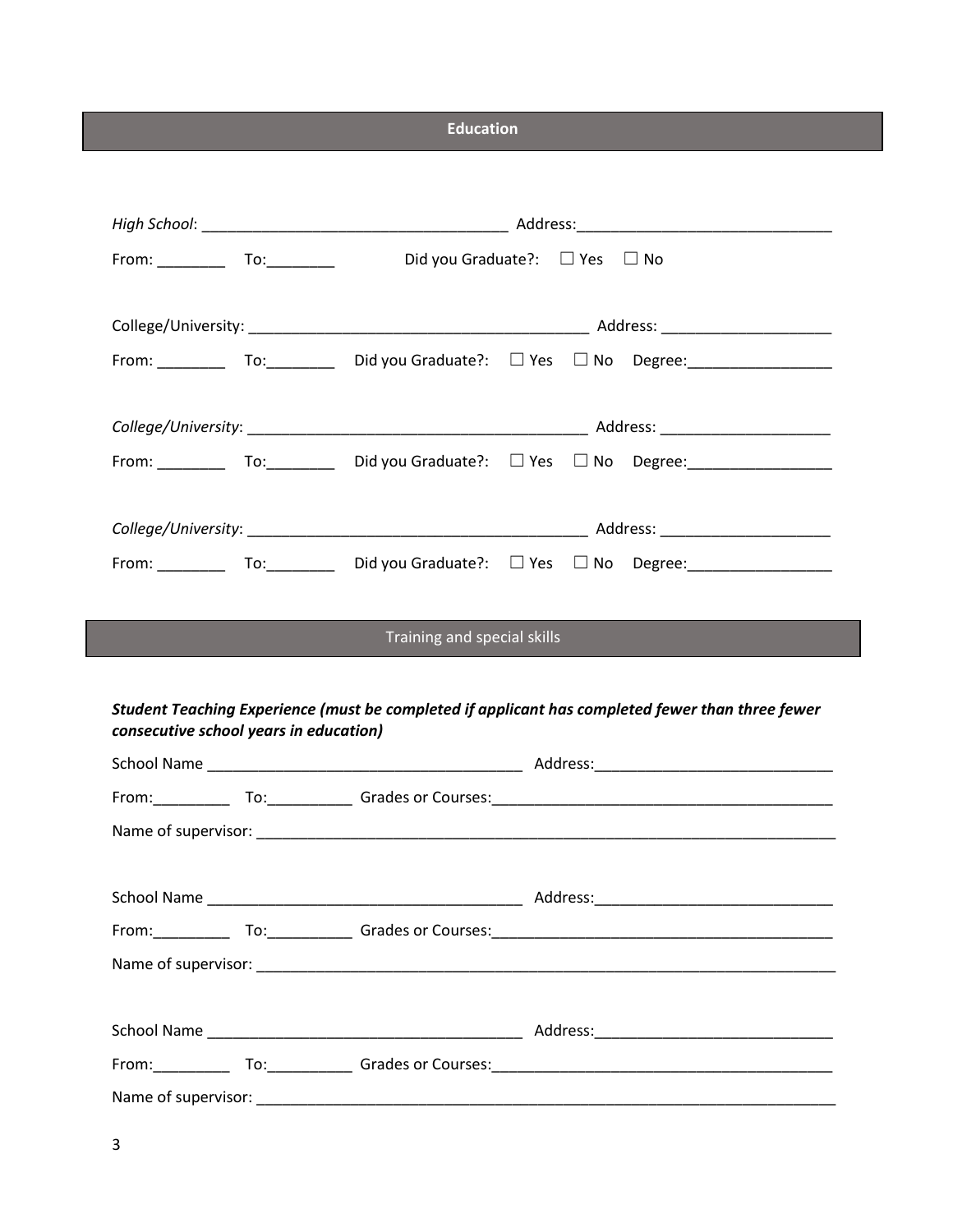|  |  | Language skills (other than English) |  |
|--|--|--------------------------------------|--|
|--|--|--------------------------------------|--|

| Certification                                                                                                                                                                                                                                                                                                                          |                 |                                    |  |                               |
|----------------------------------------------------------------------------------------------------------------------------------------------------------------------------------------------------------------------------------------------------------------------------------------------------------------------------------------|-----------------|------------------------------------|--|-------------------------------|
| STATE:________________                                                                                                                                                                                                                                                                                                                 | CERTIFICATE  #: |                                    |  | ENDORSEMENTS:______________   |
|                                                                                                                                                                                                                                                                                                                                        |                 |                                    |  | ENDORSEMENTS:________________ |
|                                                                                                                                                                                                                                                                                                                                        |                 |                                    |  |                               |
|                                                                                                                                                                                                                                                                                                                                        |                 | <b>Previous Employment History</b> |  |                               |
| Include all employers since high school or most relevant experience to position applying for. Account for any gaps in<br>employment history. If self-employed give name and address of business and name and telephone number of business<br>reference; If unemployed give address and telephone number during period of unemployment. |                 |                                    |  |                               |
|                                                                                                                                                                                                                                                                                                                                        |                 |                                    |  |                               |
|                                                                                                                                                                                                                                                                                                                                        |                 |                                    |  |                               |
|                                                                                                                                                                                                                                                                                                                                        |                 |                                    |  |                               |
|                                                                                                                                                                                                                                                                                                                                        |                 |                                    |  |                               |
|                                                                                                                                                                                                                                                                                                                                        |                 |                                    |  |                               |
|                                                                                                                                                                                                                                                                                                                                        |                 |                                    |  |                               |
|                                                                                                                                                                                                                                                                                                                                        |                 |                                    |  |                               |
|                                                                                                                                                                                                                                                                                                                                        |                 |                                    |  |                               |
|                                                                                                                                                                                                                                                                                                                                        |                 |                                    |  |                               |
|                                                                                                                                                                                                                                                                                                                                        |                 |                                    |  |                               |
|                                                                                                                                                                                                                                                                                                                                        |                 |                                    |  |                               |
| Dates of employment: FROM_________ TO______________ Position Held:__________________________________                                                                                                                                                                                                                                   |                 |                                    |  |                               |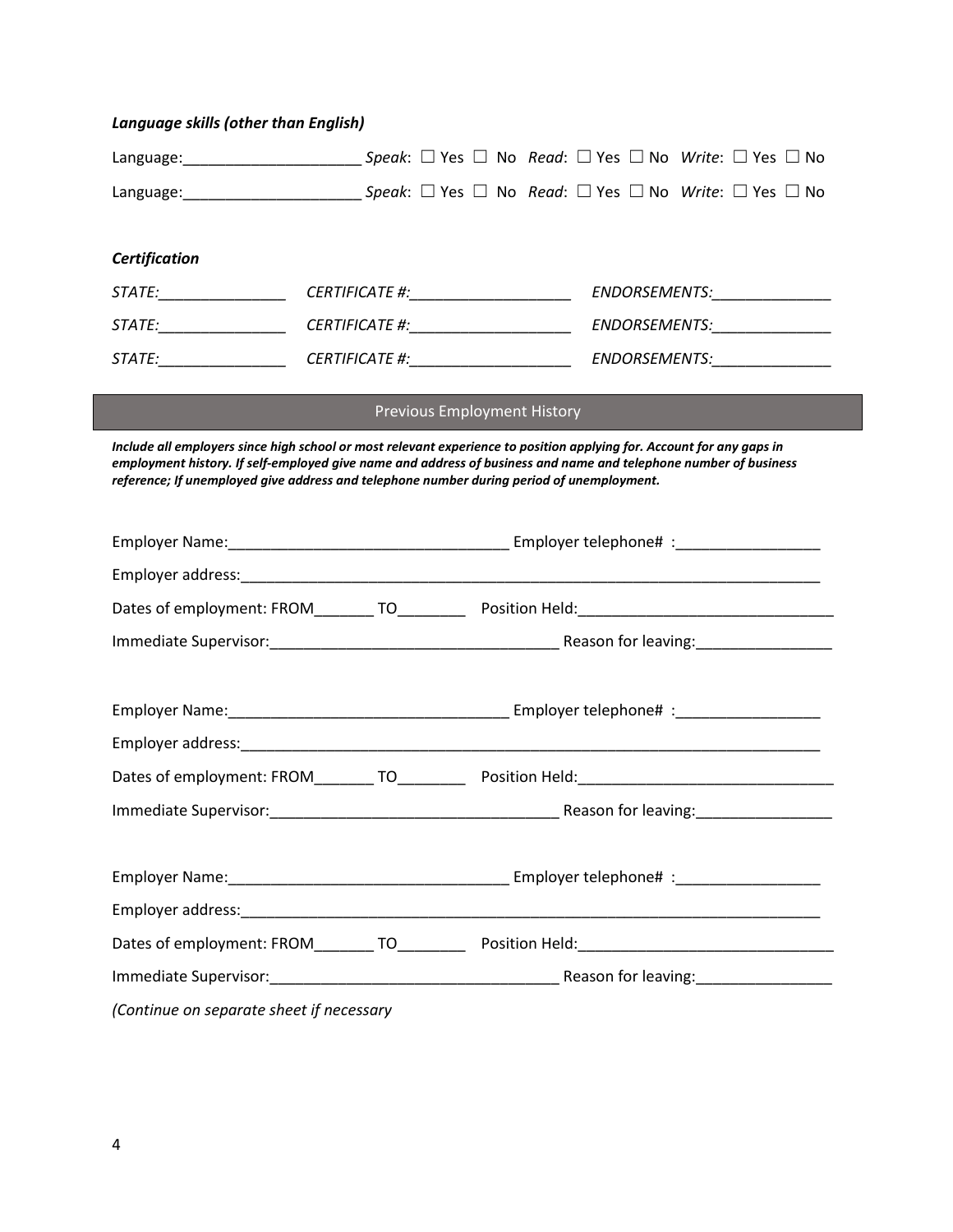#### *To the Applicant:*

## Employment History Affidavit

Most positions with the District involve contact with our student population. You must provide the information requested below to help us evaluate your suitability to perform in this capacity. *As the rest of this application, any misrepresentation or omission of fact may be grounds for disqualification or discharge, regardless of when the misrepresentation or omission is discovered.* An affirmative answer provided by you on this insert is NOT an automatic bar to employment.

**Taos Municipal Schools** will consider the nature of any alleged conduct underlying an affirmative response, the date of the alleged conduct in question, your intervening conduct, and the relationship between the alleged conduct underlying the affirmative response and the position for which you are applying. If the alleged conduct is directly related to the position for which you have applied, you may be required to provide additional information.

I, \_\_\_\_\_\_\_\_\_\_\_\_\_\_\_\_\_\_\_\_\_\_\_\_\_\_\_\_\_\_\_\_\_\_\_\_\_\_\_\_\_\_\_, being an applicant for, or having been offered, a position with **Taos Municipal Schools**, certify that this document is true, accurate, and full disclosure of my professional background history.

|                                                                                                                                                                                                                                                                            | Yes | <b>No</b> |
|----------------------------------------------------------------------------------------------------------------------------------------------------------------------------------------------------------------------------------------------------------------------------|-----|-----------|
| Are you presently being investigated or under a procedure to consider your<br>discharge for misconduct including child abuse or neglect, sexual<br>misconduct, or any sexual offense by your present employer, or if you<br>offered a resignation, your previous employer? |     |           |
| Have you ever been under investigation for, or have been found to have<br>violated, any state or federal statute relating to child abuse or neglect, sexual<br>misconduct or any sexual offense, unless the allegations were false or<br>unsubstantiated?                  |     |           |
| Have you ever been reprimanded for misconduct?                                                                                                                                                                                                                             |     |           |
| Have you ever been disciplined for misconduct?                                                                                                                                                                                                                             |     |           |
| Have you ever been discharged for misconduct?                                                                                                                                                                                                                              |     |           |
| Have you ever resigned, or been asked to resign, from a prior position for<br>misconduct?                                                                                                                                                                                  |     |           |
| Have you ever been under investigation for, or found to have violated, any<br>ethical rule or policy approved by a former employer, unless the allegations<br>were false or unsubstantiated?                                                                               |     |           |
| Have you ever been under investigation for, or found to have violated, any<br>ethical rule or policy approved by a former employer, unless the allegations<br>were false or unsubstantiated?                                                                               |     |           |
| Have you ever had a professional license or certificate denied, suspended,<br>surrendered, or revoked due to a finding of child abuse or ethical misconduct<br>or while allegations of child abuse or ethical misconduct were pending or<br>under investigation?           |     |           |
| Have you ever resigned from a prior position without being asked, but under<br>circumstances involving your employer's investigation of inappropriate<br>sexual contact with another person?                                                                               |     |           |

#### **SECTION A** (Please check the appropriate "yes" or "no" box the following questions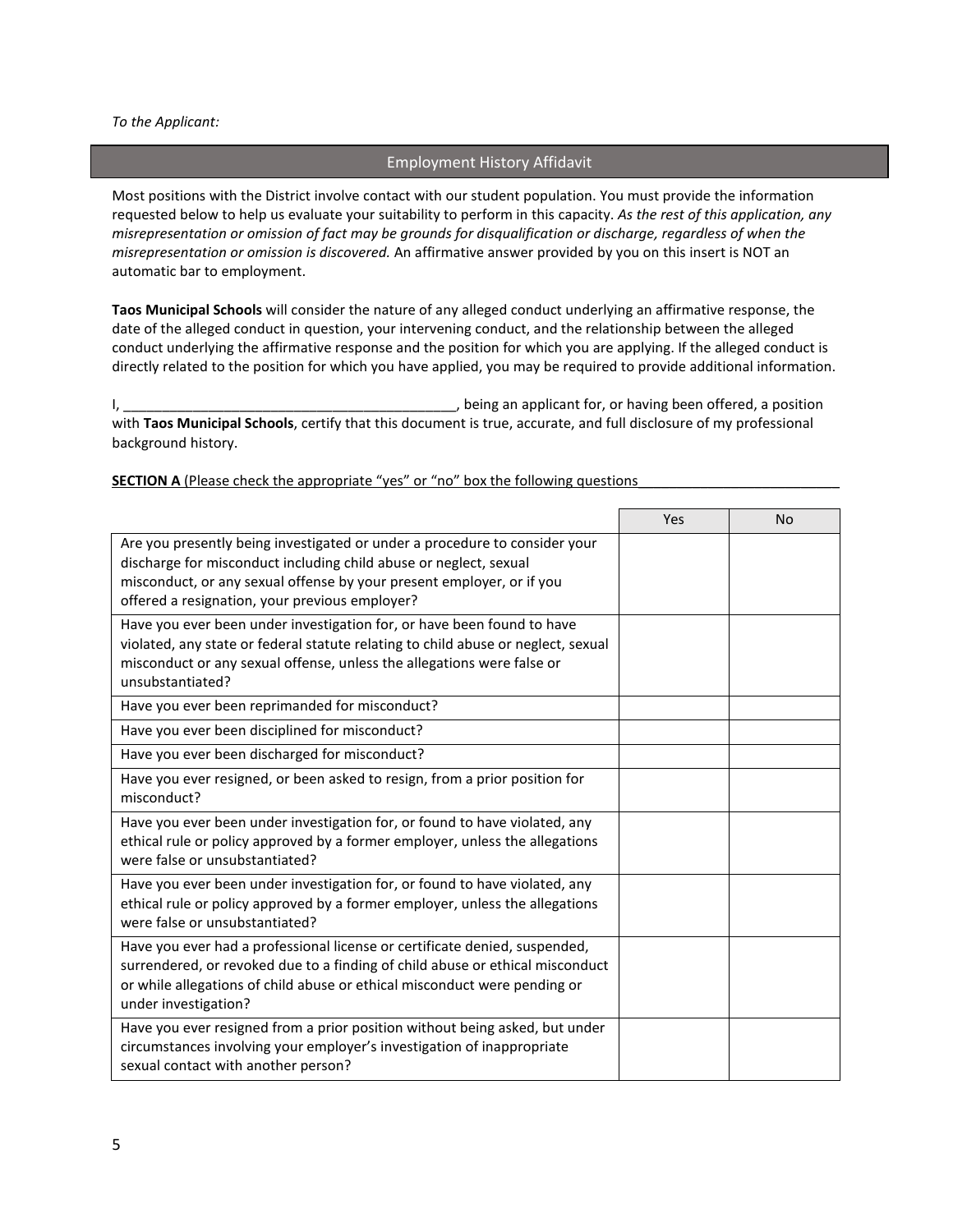| Have you ever resigned from a prior position without being asked, but under |  |
|-----------------------------------------------------------------------------|--|
| circumstances involving your employer's investigation for sexual abuse of   |  |
| another person?                                                             |  |

**NOTE:** *If you have answered yes to any of the questions above, please explain in detail in the text box below. Include the date of the misconduct in question.*

I understand and agree that any offer of employment that I may receive, or have received, from the District is conditioned upon the district's receipt of information pursuant to a check of my professional history. I further understand and agree that I may be terminated by the district immediately if any information contained in this affidavit is inaccurate or if any information received by the District is inconsistent with any statement made by me on this affidavit.

I authorize the district to check my employment history, including without limitation, evaluations, reference checks, and release of investigatory information possessed by any private or public employer of any state, local, or federal agency. In connection with any request for or provision of such information, I expressly waive any claims, including without limitation defamation, emotional distress, invasion of privacy or interference with contractual relations that I might otherwise have against the District, its agents and officials, or any provider of such information.

I understand that all terms of employment or offers of employment are conditional until the required employment investigation is complete. I have read this authorization and release of all claims, and I expressly agree to the terms set forth herein.

|  | Applicant Signature: |  |
|--|----------------------|--|
|--|----------------------|--|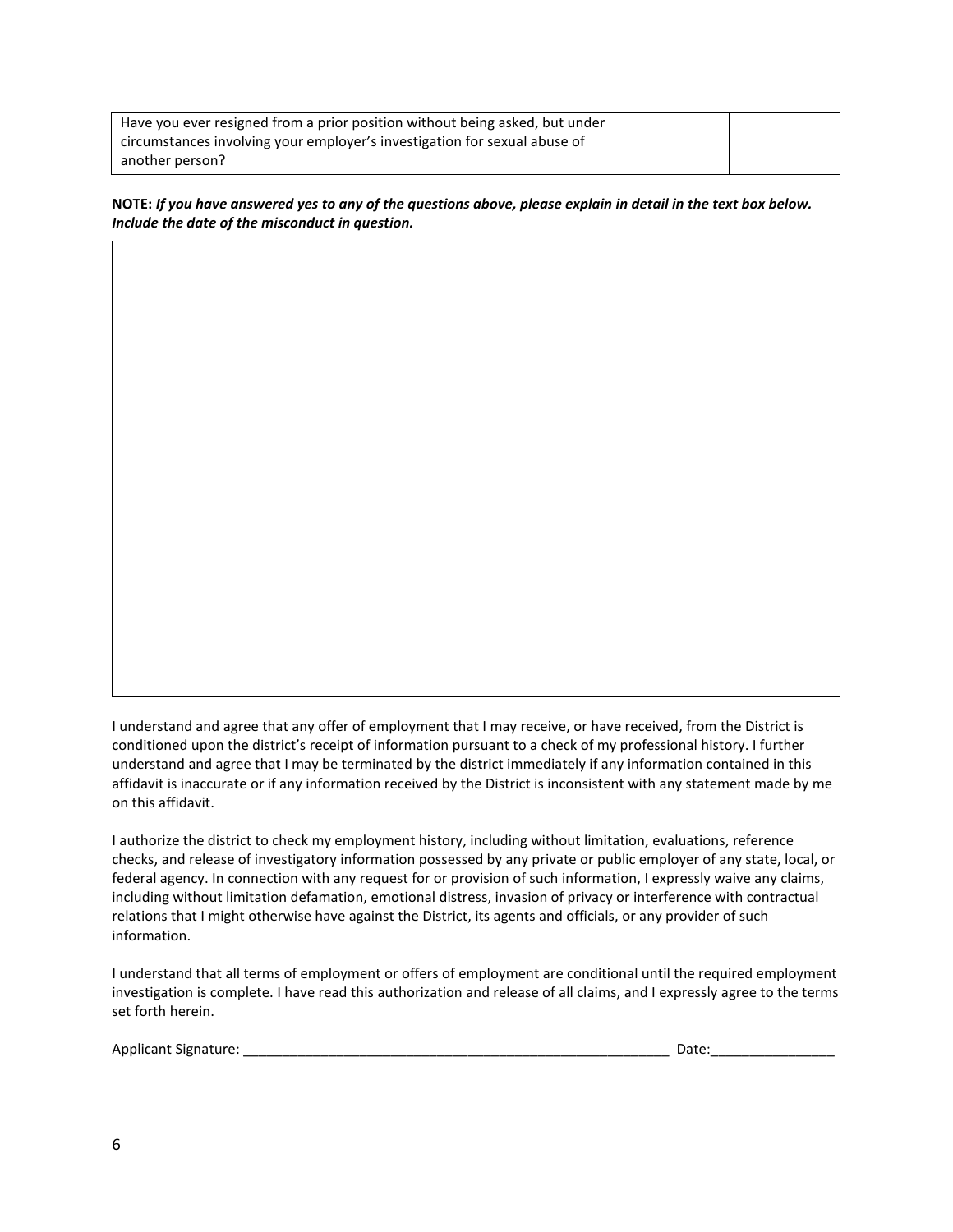| State of                        | SS.                                    |               |      |
|---------------------------------|----------------------------------------|---------------|------|
| County of                       | Subscribed and sworn to before me this | day of        | 2021 |
| My Commission Expires<br>(SEAL) |                                        | Notary Public |      |

| <b>General</b>                                                                                                                    |
|-----------------------------------------------------------------------------------------------------------------------------------|
| I have been known by the following other names: Network and the state of the state of the state of the state o                    |
| Are you a citizen of the United States? $\Box$ Yes $\Box$ No                                                                      |
| If not, are you authorized to work in the United States? $\Box$ Yes $\Box$ No                                                     |
| If hired, can you supply required documentation to verify your lawful right to work in the United States?<br>$\Box$ Yes $\Box$ No |
| Have you ever worked for this District? $\square$ Yes $\square$ No If yes, when?                                                  |
| Are any of your relatives employed by this District? $\square$ Yes $\square$ No                                                   |
| Position:<br>Name:<br><u> 1980 - Jan Barbara, manazarta da </u>                                                                   |

*By my signature below, I affirm that the information provided on this application and on any accompanying resume, continuation sheets, and other documentation submitted in connection with my application, is true and complete to the best of my knowledge.*

| Signature: | -<br>Date: |
|------------|------------|
|            |            |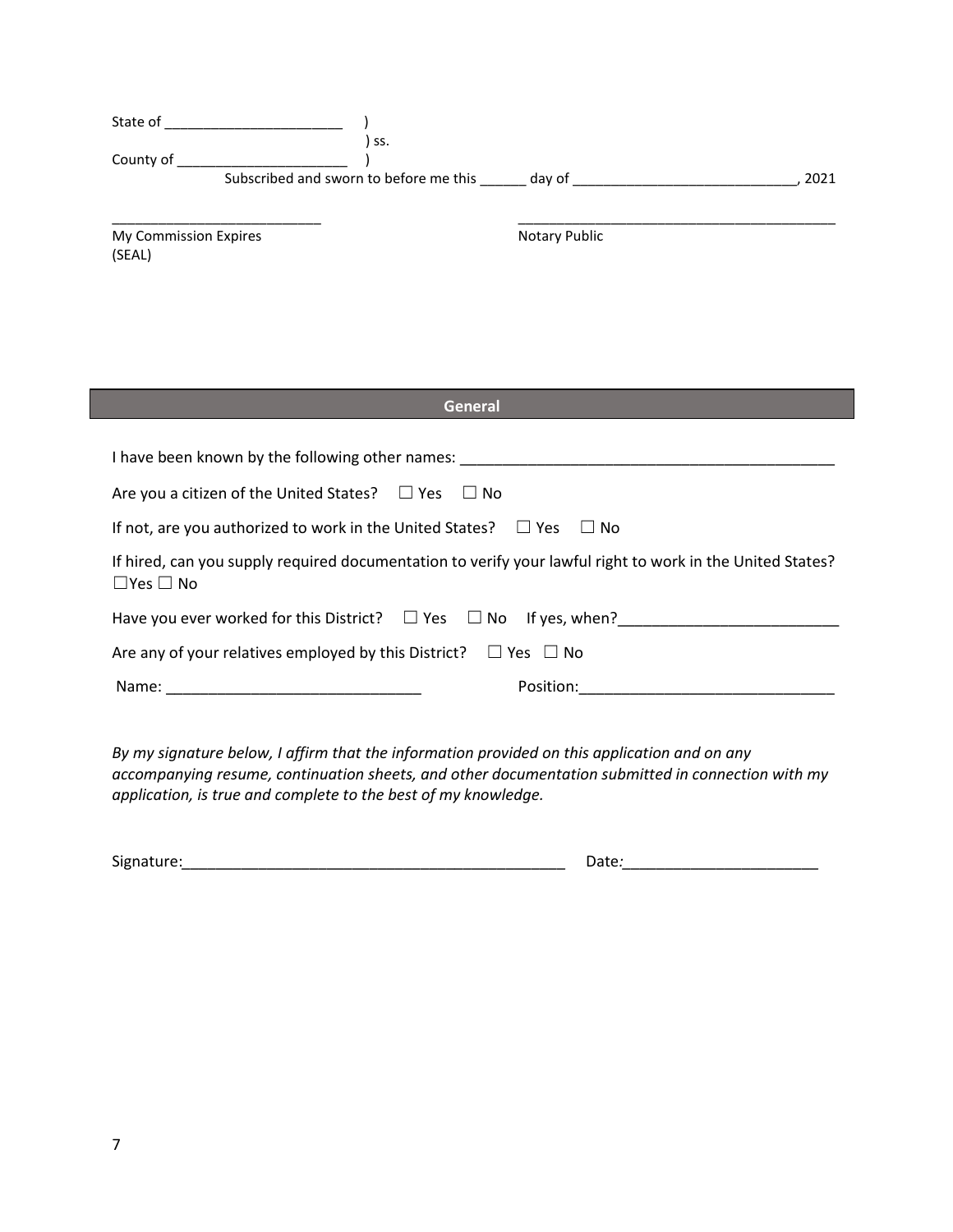## References

Please list three professional references: